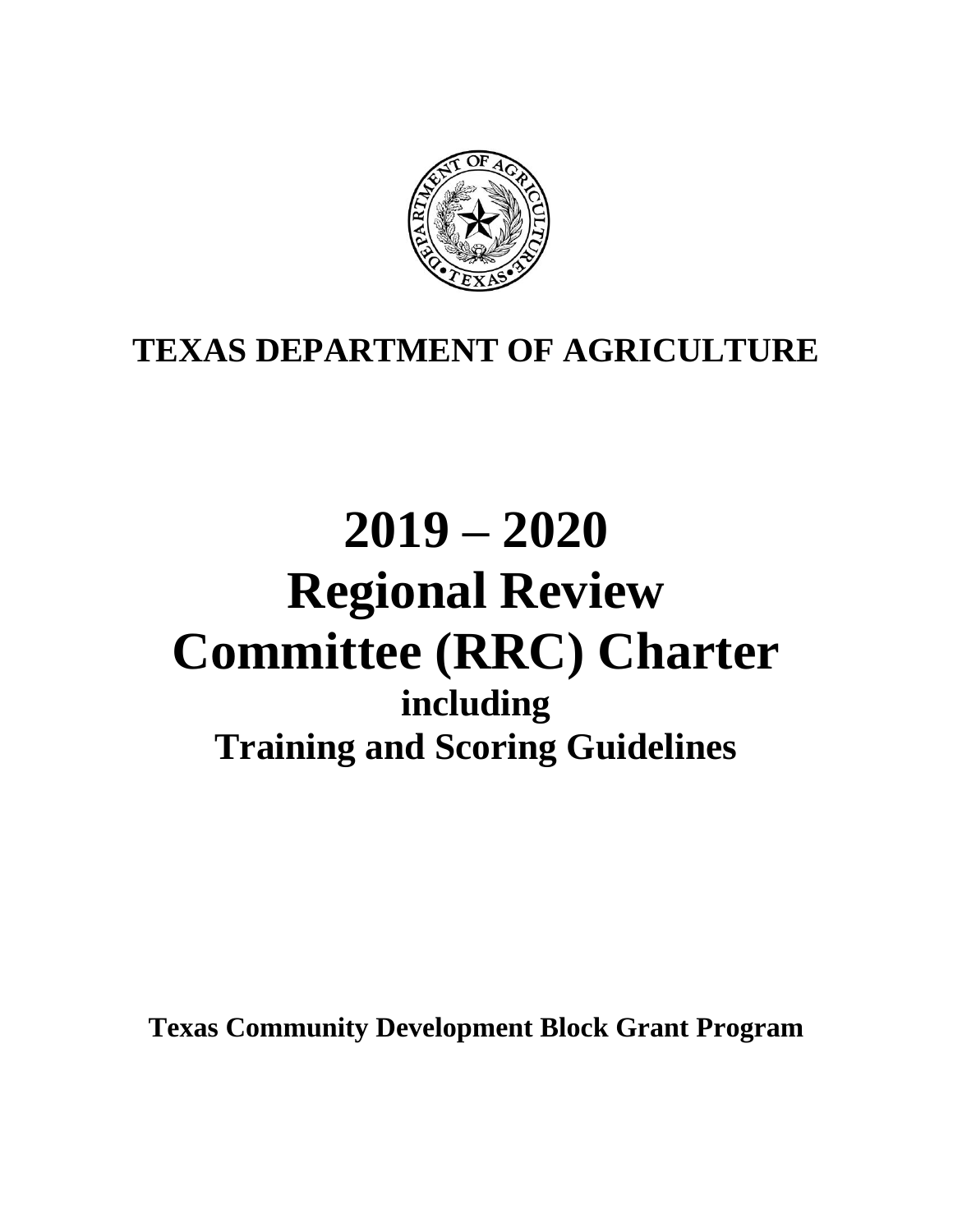# **Table of Contents**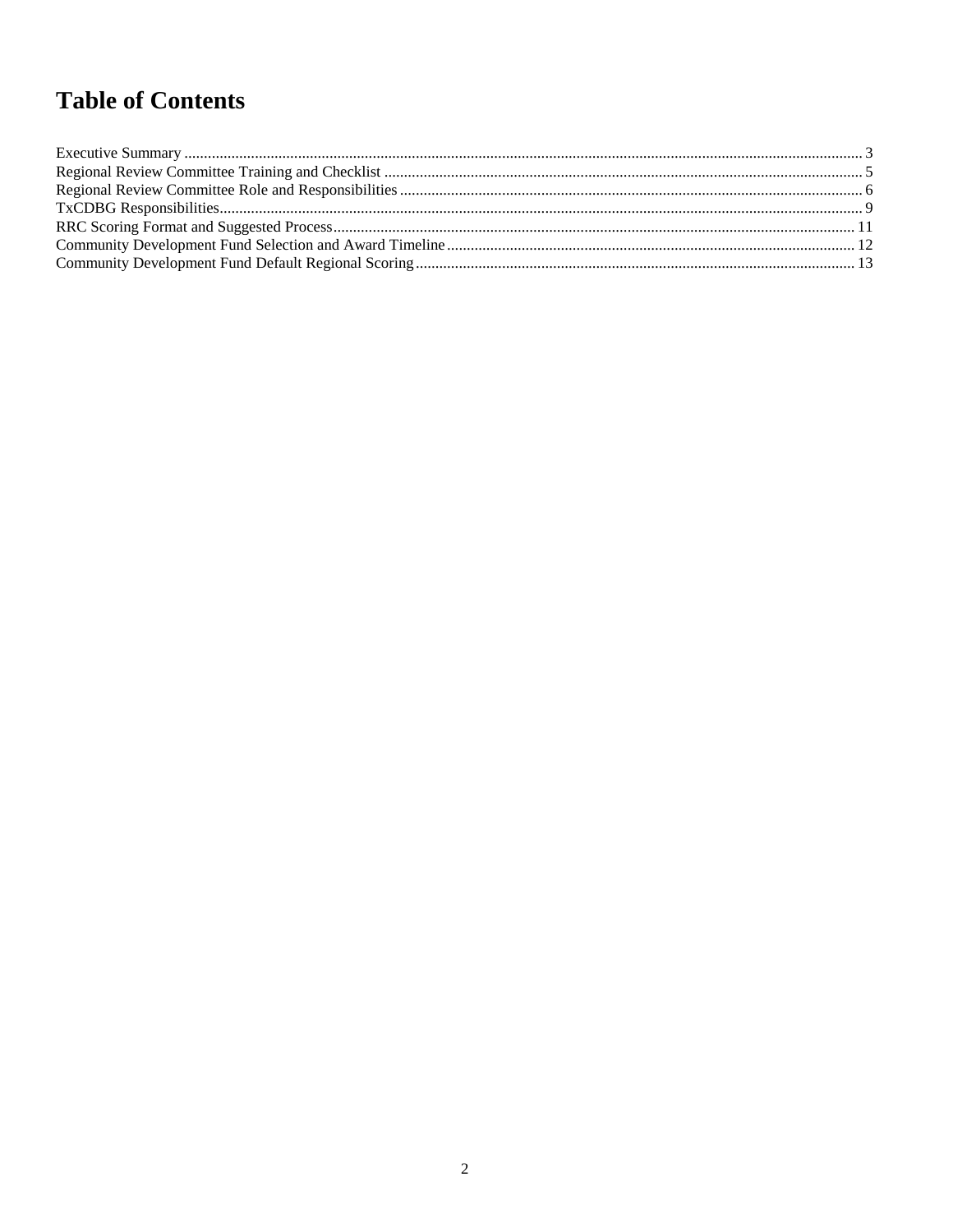# **Regional Review Committee Training and Scoring Guidelines**

# <span id="page-2-0"></span>**Executive Summary**

#### **Overview**

The Texas Department of Agriculture (TDA) administers the non-entitlement portion of the Texas Community Development Block Grant Program (TxCDBG), which provides financial assistance to cities with populations of less than 50,000 and counties with population under 200,000. At the federal level, the funds are allocated under the Community Development Block Grant (CDBG) Program by the U.S. Department of Housing and Urban Development (HUD). The TxCDBG funding is a key federal source of funding that provides direct grant assistance to rural areas for public infrastructure improvements, disaster relief, housing, and economic development.

#### **HUD Planning Process and Consultation**

The HUD Planning Cycle is centered around a 5 year Consolidated Plan that identifies the needs of the state and the goals of the four HUD Community Development and Planning programs – CDBG, HOME, Emergency Solutions Grants to address homelessness, and Housing Opportunities for Persons With AIDS (HOPWA). This planning process, along with the related planning components, requires consultation with local stakeholders. This public meeting will be considered a consultation, and your input on the needs of rural Texans and goals for use of future program funds are encouraged.

Prior to beginning the 5 year Consolidated Plan for 2020-2024, the State must conduct an Analysis of Impediments to Fair Housing Choice ("AI"). According to HUD, the fair housing planning process will help communities analyze challenges to fair housing choice and establish their own goals and priorities to address the fair housing barriers. In the development of the AI the State is seeking input and feedback regarding fair housing issues particularly issues affecting protected classes under the Fair Housing Act (race, color, religion, national origin, sex, disability, and familial status) and the ability of those persons to exercise housing choice. Your comments can be submitted to TDA at any time, or included in the public comment portion of this RRC meeting.

Each year, an Action Plan is developed that provides an estimate of the annual allocation, funding categories, and the method that the state will use in distributing the funding. TxCDBG annually funds approximately one-third of the applications received for a two-year cycle. (TxCDBG allocation for the 2017 PY: \$59,551,397.)

#### **Role of the Regional Review Committees (RRC)**

The role of the RRCs is to participate in establishing scoring criteria that will be used to select applicants for funding under the Community Development (CD) Fund, the largest TxCDBG funding category (2017 PY: \$37,630,676). The CD Fund is available on a biennial basis for funding through an annual application competition in each of the 24 state planning regions. The CD Fund application cycle will be based on a scoring methodology that considers objective factors for selection and ranking of applicants for funding.

The maximum score for a Community Development Fund application will be 200 points in all regions. The majority (90%) of the points are assigned by the RRCs. The RRC's 90% of scoring criteria must equal 180 points.

Each of the state's 24 RRCs are responsible for determining local project priorities and objective factors. The RRC process begins with a meeting to obtain public input related to priorities and needs of the region, which may be considered by the RRC in determining local project priorities and objective scoring factors. The RRC will conduct a public meeting to first accept public comment, formally adopt the scoring criteria, establish the point values assigned to each scoring factor, and determine the total combined points for all RRC scoring factors.

Each region will adopt a RRC Guidebook, which will describe the following:

- Objective scoring factors
- Numerical value of points assigned to each scoring factor
- Scoring methodology indicating how responses will be scored
- Data sources verifiable to the public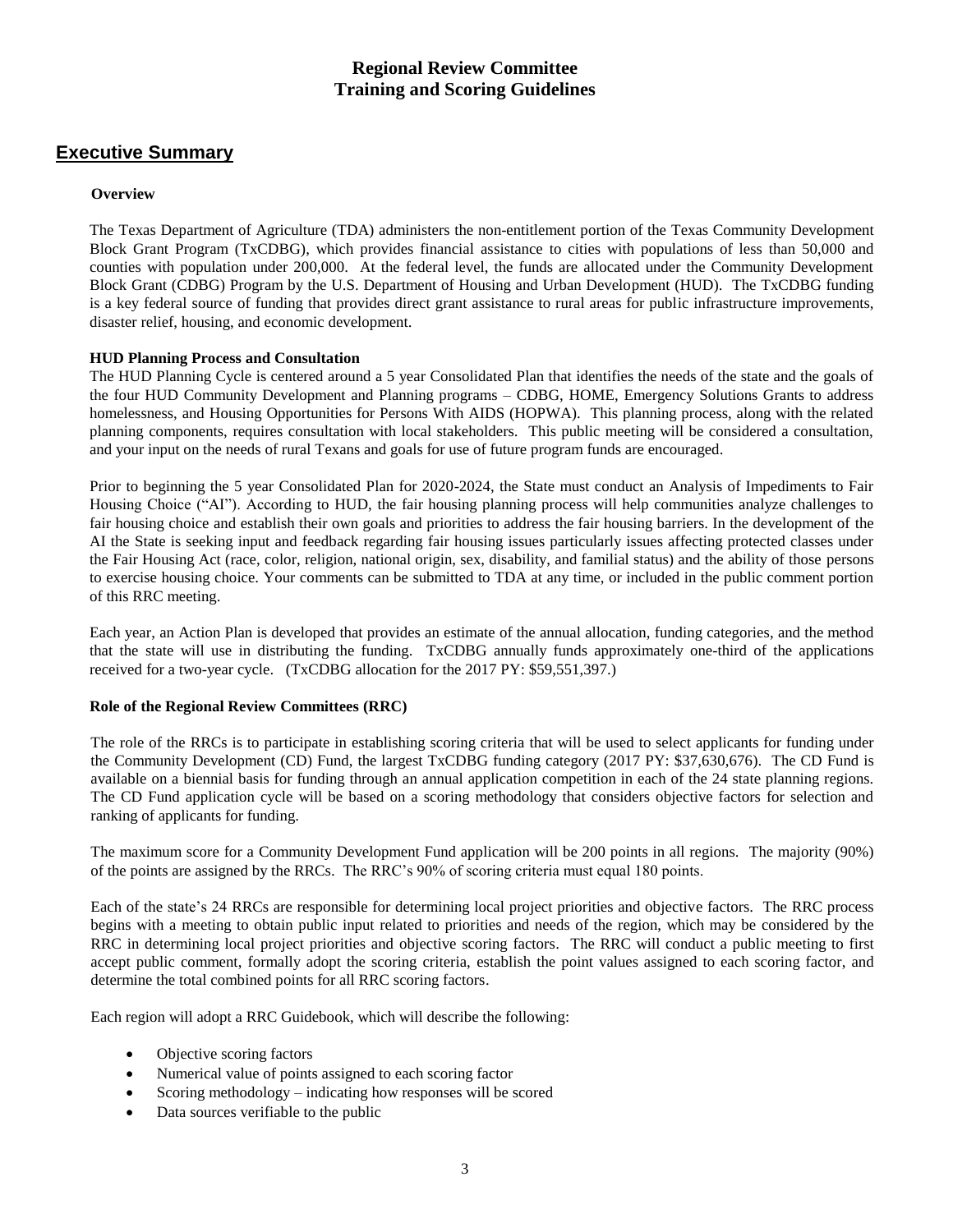In order for applicants to provide documentation and information necessary for scoring purposes, the RRC Guidebook shall provide a format for applicant responses and identify the support documentation required from applicants to verify information for scoring purposes.

#### **TxCDBG Responsibilities**

Once the applicants are scored at the regional level, the scores will be forwarded to TxCDBG. TxCDBG will assign 10% of the RRC total combined points based on factors described in the 2015-2019 State of Texas Consolidated Plan. TxCDBG will be responsible for reviewing the RRC scores and for determining and approving the final ranking of the applicants once the RRC and the TxCDBG scores are summed. TxCDBG is responsible for publishing the final ranking of the applicants for each region.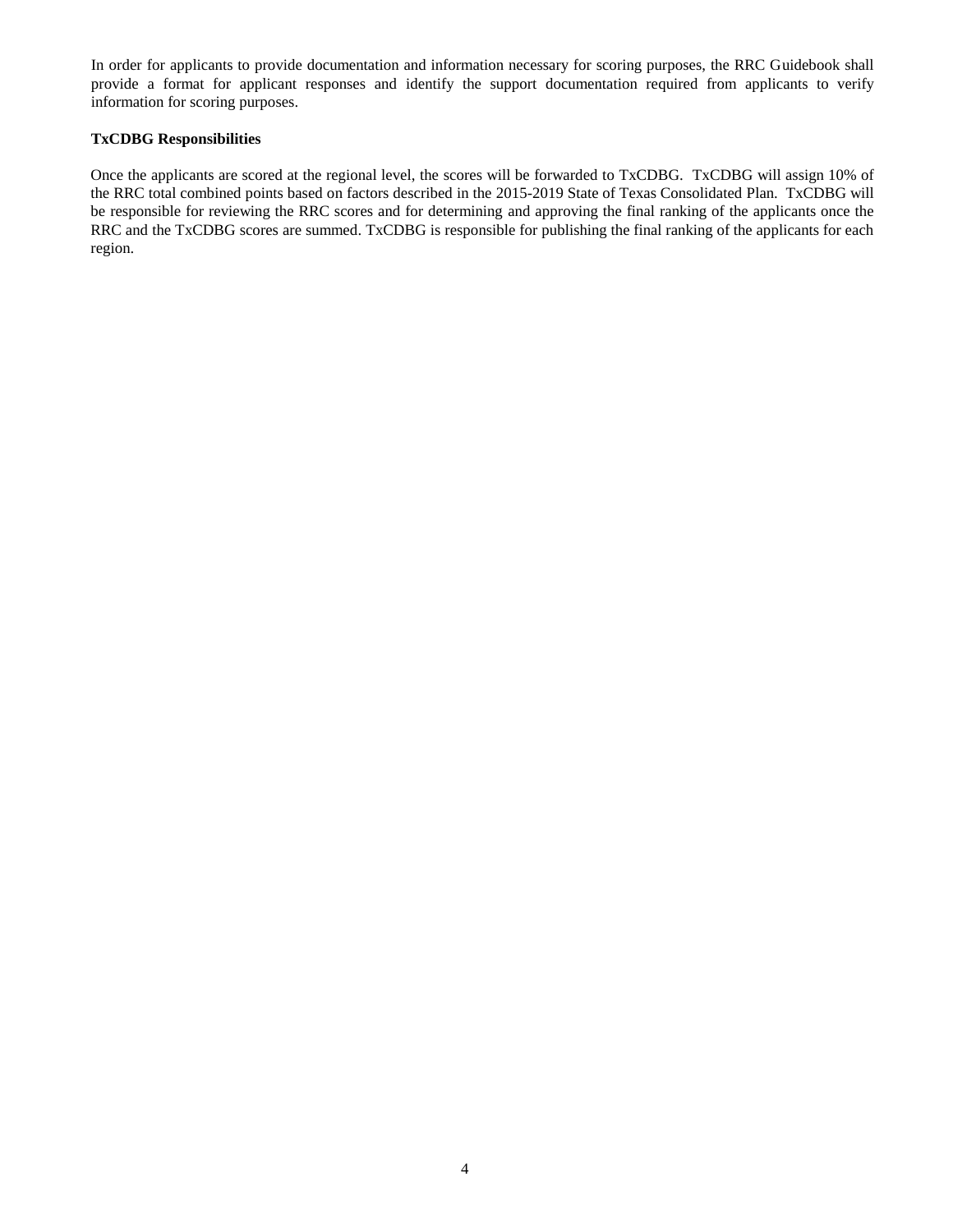# <span id="page-4-0"></span>**Regional Review Committee Training and Checklist**

#### **I. RRC Training**

In order to promote consistency throughout the state and to give new committee members an opportunity to become familiar with the procedures, a mandatory training session at the RRC Meeting will be provided by TxCDBG and assigned RRC support staff. The training will cover a brief overview of the TxCDBG program and RRC roles and responsibilities for determining local project priorities, establishing scoring factors, scoring methodology, identifying data sources and other procedures.

#### **II. RRC Public Hearing and Meeting to Adopt Local Project Priorities and Objective Scoring Factors – Checklist**

#### **Prior to Public Hearing of the RRC**

The RRC proceedings are subject to the Texas Open Meetings Act.

Each eligible applicant is notified of the public hearing in writing at least 5 days prior to the public hearing.

A public notice of the hearing must be published in the newspaper at least 3 days in advance.

#### **During Public Hearing of the RRC Meeting**

A quorum of seven members is required. Number of members present: Number of Proxies:

The RRC Charter Adopted.

RRC holds public hearing and meeting to adopt local project priorities and objective scoring factors. During public meeting, RRC provides opportunities for public comment, discussions, deliberations and votes in public. Public comments agenda item: Yes\_\_\_\_ No \_\_\_\_

The RRC may not adopt scoring factors that directly negate or offset TxCDBG scoring factors.

RRC Discussion and consideration of any issue from previous scoring factors.

After the RRC's adoption of its scoring factors, the score awarded to a particular application may not be dependent upon an individual RRC member's judgment or discretion.

The RRC shall select support staff to develop the RRC Guidebook, calculate the scores, and provide other administrative RRC support. The RRC Guidebook must identify the role of each entity selected. RRC support staff selected: \_\_\_\_\_\_\_\_\_\_\_\_\_\_\_\_\_\_\_ Role: \_\_\_\_\_\_\_\_\_\_\_\_\_\_\_\_\_\_\_

RRC establishes the maximum grant amounts for the region: Single jurisdiction: \$\_\_\_\_\_\_\_\_\_\_\_\_\_\_\_\_\_\_\_\_\_\_ Multi-jurisdiction: \$\_\_\_\_\_\_\_\_\_\_\_\_\_\_

RRCs are encouraged to establish set-asides for housing and non-border colonia projects.

Yes: \_\_\_\_ If yes: Housing %: \_\_\_\_ Non-border colonia fund %: \_\_\_\_

 $No:$ 

Maximum RRC score has been adjusted to 180 points: Yes No:

#### **RRC Guidebook Adopted by RRC and Approved by TxCDBG Staff**

The RRC Guidebook should be adopted by the RRC and approved by TxCDBG staff at least 90 days prior to the CD Fund application deadline set by TxCDBG.

#### **Regional Scores Due to** TxCDBG

RRC scores are due to TxCDBG within 30 days after TxCDBG notifies the region in writing that the deficiency period is complete and applications are forwarded to the RRC support staff.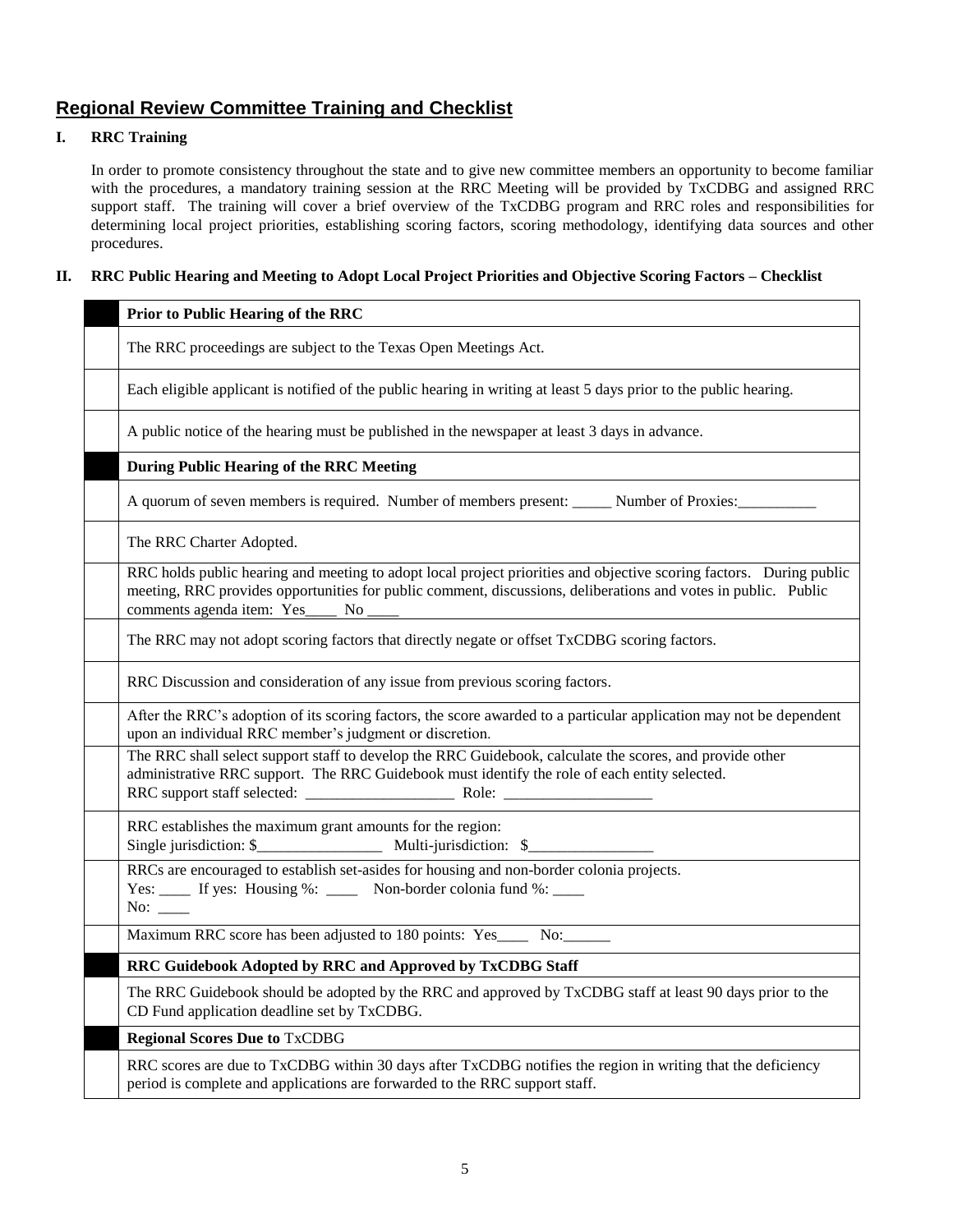### **REGIONAL REVIEW COMMITTEE CHARTER**

#### **SECTION ONE**

#### <span id="page-5-0"></span>**Regional Review Committee Role and Responsibilities**

#### **I. Organization of the RRC**

Each Committee will consist of twelve (12) members appointed by the Commissioner of the Texas Department of Agriculture. The chairperson of the RRC is also appointed by the Commissioner. RRC members serve at the pleasure of the Commissioner and serve until replaced.

#### **II. Procedural Requirements of the RRC**

- A. General Requirements
	- 1. Notify Applicants of Public Hearing at the RRC Meeting to Adopt Local Project Priorities and Objective Scoring Factors.
		- a. The RRC proceedings are subject to the Texas Open Meetings Act. The RRC must notify each eligible locality in the region in writing of the date, time and place of the RRC meeting and public hearing at least five (5) days prior to the public hearing. One of the following four methods must be utilized when sending the notice:
			- certified mail:
			- electronic mail;
			- first class (regular) mail, with a return receipt for local signature enclosed; or
			- deliver in person (e.g., at a Council of Governments [COG] meeting).
		- b. A notice of the public hearing and meeting must be published in a regional newspaper in the region at least three days in advance of the actual meeting. A published newspaper article is acceptable in lieu of a public notice if it meets the content (date, time, location and purpose) and timing requirements.
		- c. The RRC must provide for public comments on the RRC meeting agenda. RRC discussions, deliberations and votes must be taken in public and must comply with the Texas Open Meetings Act.
	- 2. Quorum Required for RRC Meeting

A public meeting of the RRC requires a quorum of seven members (regardless of status of term or elected office) appointed by the Commissioner. If an appointed member has authority provided by local statutes, charter or bylaws to designate another local official to represent that individual at a meeting or before a public body, then that member's designee or proxy may participate in the RRC's deliberations for the purpose of meeting a quorum. The designee or proxy must by authorized in writing from the official being represented prior to his/her participation in any RRC meeting.

3. Voting on RRC Actions

A majority of the quorum is required to pass an action. If an appointed member has authority provided by local statutes, charter or bylaws to designate another local official to act on behalf of that individual, then that member's designee or proxy may vote on a matter at a RRC meeting.

B. RRC May Provide Information to TxCDBG Concerning Threshold Criteria

RRCs are encouraged to provide information that would assist TxCDBG in determining applicant compliance with eligibility thresholds and other information that may be considered by TxCDBG in the state scoring factors.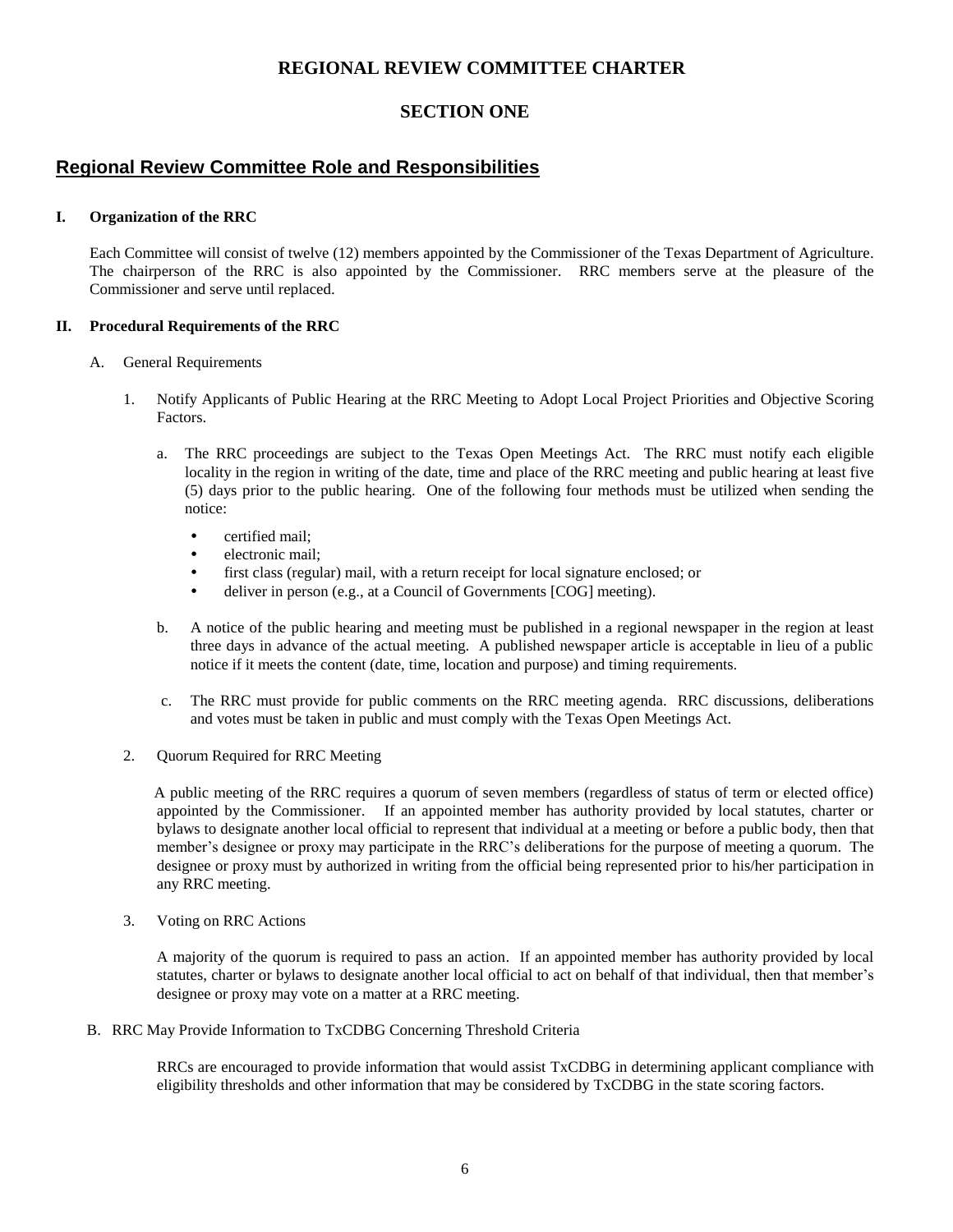#### **III. Role of the RRC**

Each RRC is responsible for determining objective scoring factors based on public input. The RRC shall establish the numerical value of the points assigned to each scoring factor, and the total combined points for all RRC scoring factors must equal 180 points.

A. RRC Responsible for Adopting Charter

The RRC shall review and adopt this charter as the document governing the practices and procedures of the RRC.

- B. RRC Responsible for Adopting Local Project Priorities and Objective Scoring Factors
	- 1. Hold Public Hearing during RRC meeting to Discuss, Select, and Adopt Scoring Factors

A public hearing to discuss priorities and adopt objective scoring criteria is conducted by the RRC. The RRC support staff must provide public notification five days in advance of the meeting by regular mail, electronic mail, or telephone calls. The public must be given an opportunity to comment on the priorities and the scoring criteria being considered by the RRC. The RRC may limit the duration of public comment period and length of time for comments. The final selection of the scoring factors is the responsibility of each RRC. The RRC may not adopt scoring factors that directly negate or offset TxCDBG scoring factors.

RRCs are encouraged to establish a priority scoring that considers the nature and type of project.

2. RRC Indicates How Responses Will Be Scored and Identify Data Sources

The RRC must clearly indicate how responses would be scored under each factor and use data sources that are verifiable to the public (see **Attachment A**). This is an opportunity for applicants and staff to discuss any issues with previous scoring factors.

After the RRC's adoption of its scoring factors, the score awarded to a particular application under any RRC scoring factor may not be dependent upon an individual RRC member's judgment or discretion. (This does not preclude collective RRC action that the state TxCDBG has approved under any appeals process.)

C. RRC Selects Administrative Support Staff

The RRC shall select one of the following entities to develop the RRC Guidebook, calculate the RRC scores, and provide other administrative RRC support:

- (i) Regional Council of Governments (COG); or
- (ii) TxCDBG staff or TxCDBG designee, such as another COG; or
- (iii) A combination of COG and TxCDBG staff or TxCDBG designee.

The RRC Guidebook must identify the entity responsible for calculating the scores and must define the role of each entity selected. The RRC support staff, as determined above, is responsible for reviewing and verifying RRC information found in the application for scoring purposes, but may not accept additional information from applicants. The RRC support staff may only use the application information forwarded by TxCDBG for scoring purposes.

D. RRC May Establish Maximum Grant Amounts

RRC may establish maximum grant amounts within the following ranges:

| Single Jurisdiction Applications:                            | $$275,000 - $800,000$ |
|--------------------------------------------------------------|-----------------------|
| $\mathbf{M}$ 1. $\mathbf{M}$ 1. $\mathbf{M}$ 1. $\mathbf{M}$ | $A250.000$ $A000.000$ |

- Multi-jurisdiction Applications:  $$350,000 $800,000$
- 1. Where the RRC takes no action, the grant maximum will be \$500,000 for single jurisdiction applications and \$800,000 for multi-jurisdiction applications.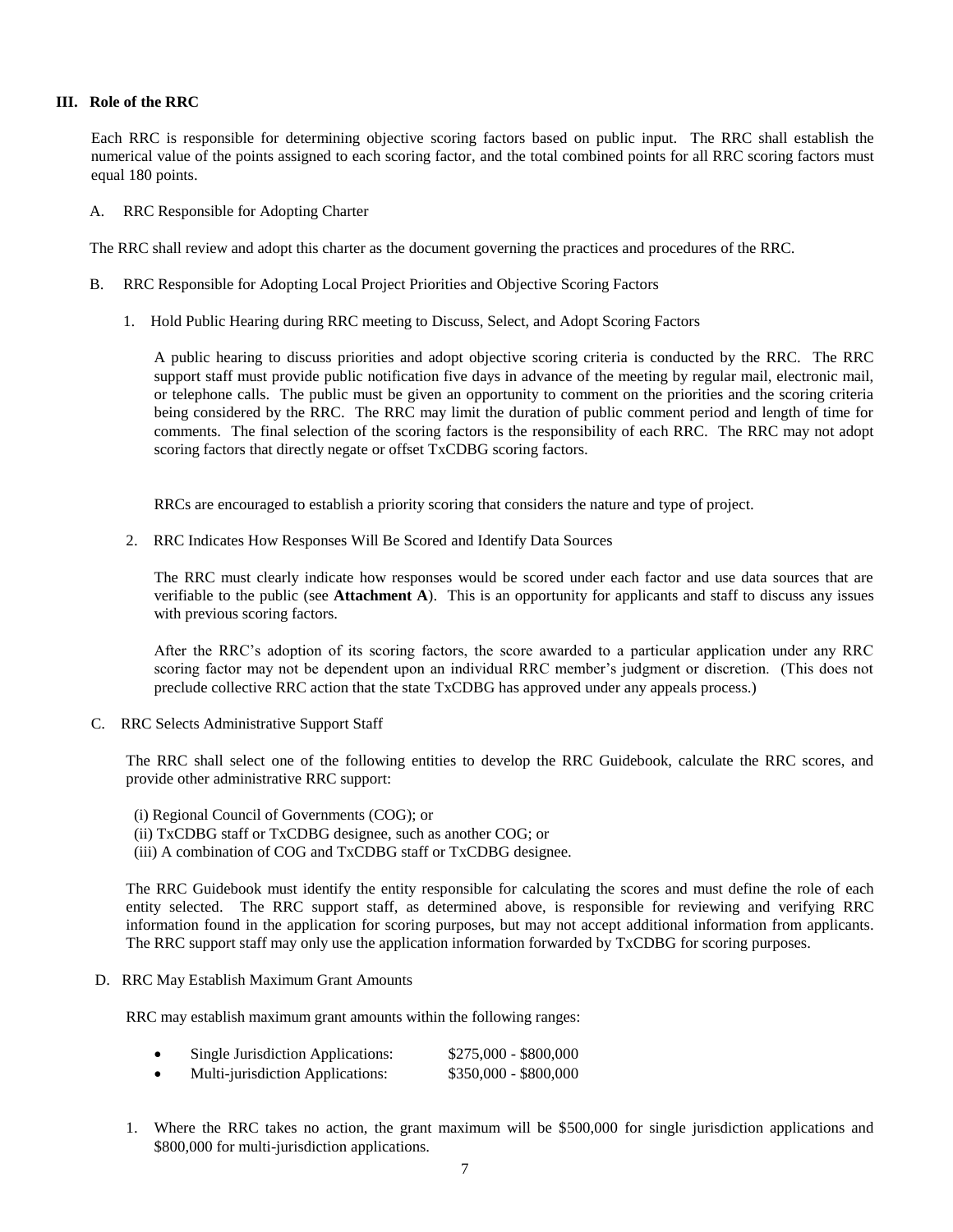- **2.** To ensure sufficient funds in the CDBG award to provide substantial benefit and to provide for construction efficiencies, the RRC may not prioritize application amounts lower than the maximum. **Individual projects/applications may be submitted at less than \$275,000 but the guidebook cannot dictate an amount or scoring criteria at a lower amount.**
- E. RRC Housing and Non-Border Colonia Set-Asides Encouraged

Each Regional Review Committee may allocate a percentage or amount of its Community Development Fund (CD) allocation to housing projects and for RRCs in eligible areas, non-border colonia projects, for that region. Under a setaside, the highest ranked applications for a housing or non-border colonia activity, regardless of the position in the overall ranking, would be selected to the extent permitted by the housing or non-border colonia set-aside level. If the region allocates a percentage of its funds to housing and/or non-border colonia activities and applications conforming to the maximum and minimum amounts are not received to use the entire set-asides, the remaining funds may be used for other eligible activities. (Housing projects/activities must conform to eligibility requirements in 42 U.S.C Section 5305 and applicable HUD regulations.) Only one application will be accepted for the CD Fund, including any RRC setasides. The RRC must include any set-aside in its Regional Review Committee Guidebook.

F. RRC Guidebook Adopted and Approved At Least 90 Days Prior to Application Deadline

The RRC Guidebook should be adopted by the RRC and approved by TxCDBG staff at least 90 days prior to the CD application deadline set by TxCDBG. The RRC shall disseminate the RRC Guidebook to the applicants upon written approval by TxCDBG. The RRC will be required to submit the public input documentation along with the RRC Guidebook to TxCDBG.

G. RRC Scores Are Due to TxCDBG within 30 Days after Completion of the Deficiency Period

RRC scores are due to TxCDBG within 30 days after TxCDBG notifies the region in writing that the deficiency period is complete. The RRC may not change the requested amount of Texas CDBG funding, change the scope of the project proposed, or negotiate the specifics of any application. Regional scores shall be calculated and reported to TxCDBG on less than full point intervals (i.e., to 4 decimal points) in order to reduce the chance of ties between regional applicants. TxCDBG will retain these same intervals when calculating the total scores and final rankings. The RRC shall announce the RRC scores to the public after TxCDBG has reviewed the scores for accuracy and written approval is received.

H. COGs Preparing Applications/Administering CD Contracts May Not Be Selected As RRC Support Staff

COGs that prepare CD Fund applications and manage contracts will not be allowed to serve as Regional Review Committee (RRC) support staff for that region during the public hearing and scoring of applications. These COGs may not prepare the RRC Guidebook or score the region's applications.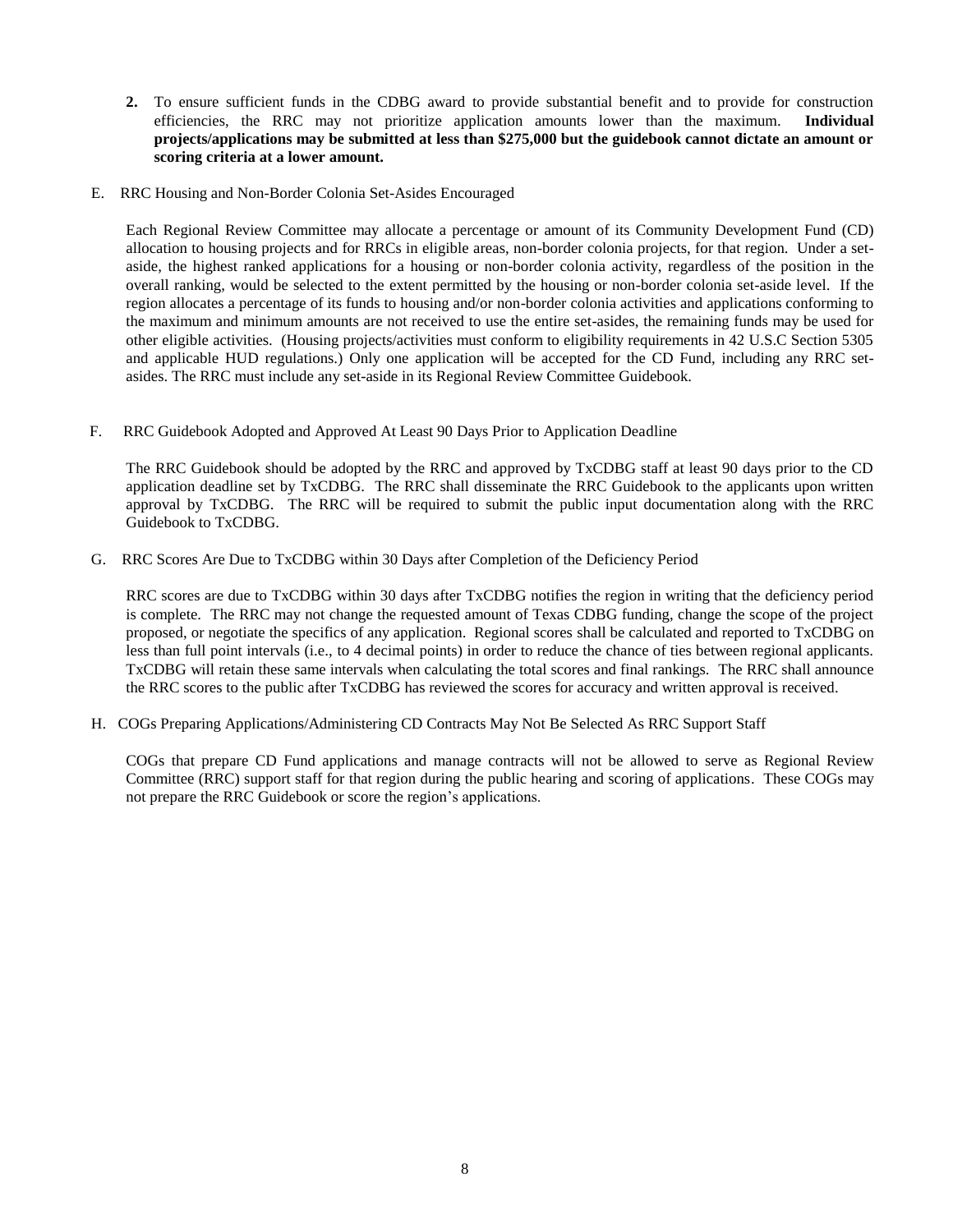# **SECTION TWO**

# <span id="page-8-0"></span>**TxCDBG Responsibilities**

#### **I. TxCDBG CD Fund Selection and Award Responsibilities**

- A. TxCDBG Staff Reviews RRC Guidebook
	- 1. TxCDBG Reviews RRC Guidebook

TxCDBG staff will review each RRC Guidebook to ensure that the scoring procedures are in compliance with 24 CFR 91.320(k) (1). The regulation states in part that "The statement of method of distribution must provide sufficient information so that units of general local government will be able to understand and comment on it and be able to prepare responsive applications." TxCDBG staff will also review the scoring factors selected to ensure that all scoring factors are objective. Each RRC must obtain written approval from TxCDBG staff before implementing the RRC scoring process. As part of the approval process of the RRC Guidebook, the TxCDBG staff may provide further details or elaboration on the objective scoring methodology, data sources and other clarifying details without the necessity of a subsequent RRC meeting.

The state TxCDBG staff may establish:

(i) a deadline for the RRC to adopt objective factors for all of its scoring components and submit its adopted Guidebook incorporating the objective scoring methodology to the state TxCDBG staff for approval;

(ii) a RRC scoring review appeals process in the Guidebook Instructions and/or the Texas Administrative Code.

(iii) establish the maximum number of regional scoring factors that may be used in order to improve review and verification efficiency.

(iv) Determine that certain regional scoring factors may not be used because the data is not readily available or would require excessive effort to verify in a timely manner.

2. Eligible Applicants Submit CD Fund Applications to TxCDBG

An eligible applicant may submit one application under the Community Development Fund. Two copies of the application (one original and one copy) and a third electronic copy must be furnished to TxCDBG within the CD Fund application deadline. (See tentative timeline - **Attachment B**) The CD Fund application must include all of the information provided in the RRC Guidebook required for regional scoring.

3. Scoring and Ranking Applications

Applications will be scored and ranked early in the review process. Upon intake and during the scoring process, applications will be reviewed briefly for completeness. Initial release of scores is preliminary and subject to change. Only the applications within funding range will be reviewed further for eligibility.

TxCDBG shall be responsible for reviewing all scores for accuracy and for determining the final ranking of applicants once the RRC and TxCDBG scores are summed. The regional scores for RRC factors and the ranking of applications are not considered final until they have been reviewed and approved by the state TxCDBG staff. The RRC is responsible for providing to the public the RRC scores, while the TxCDBG is responsible for publishing the final ranking of the applications.

4. Review of Applications for Completeness and Eligibility

TxCDBG staff will perform a completeness and eligibility review of the CD application during scoring and after it's ranked to determine whether the application is complete and whether all proposed activities are program eligible, meet a national objective and in compliance with other TxCDBG requirements. Only the TxCDBG staff may disqualify a CD Fund application. If the application is complete and not subject to disqualification but needs further clarification, staff will contact the applicant for clarification or corrections . A response must be submitted to TxCDBG within 10 calendar days from the date of contact. TxCDBG will notify the RRC support staff when all applicants in the region are completed and ready for scoring. If applicable, application clarifications will be forwarded to the RRC support staff for scoring purposes.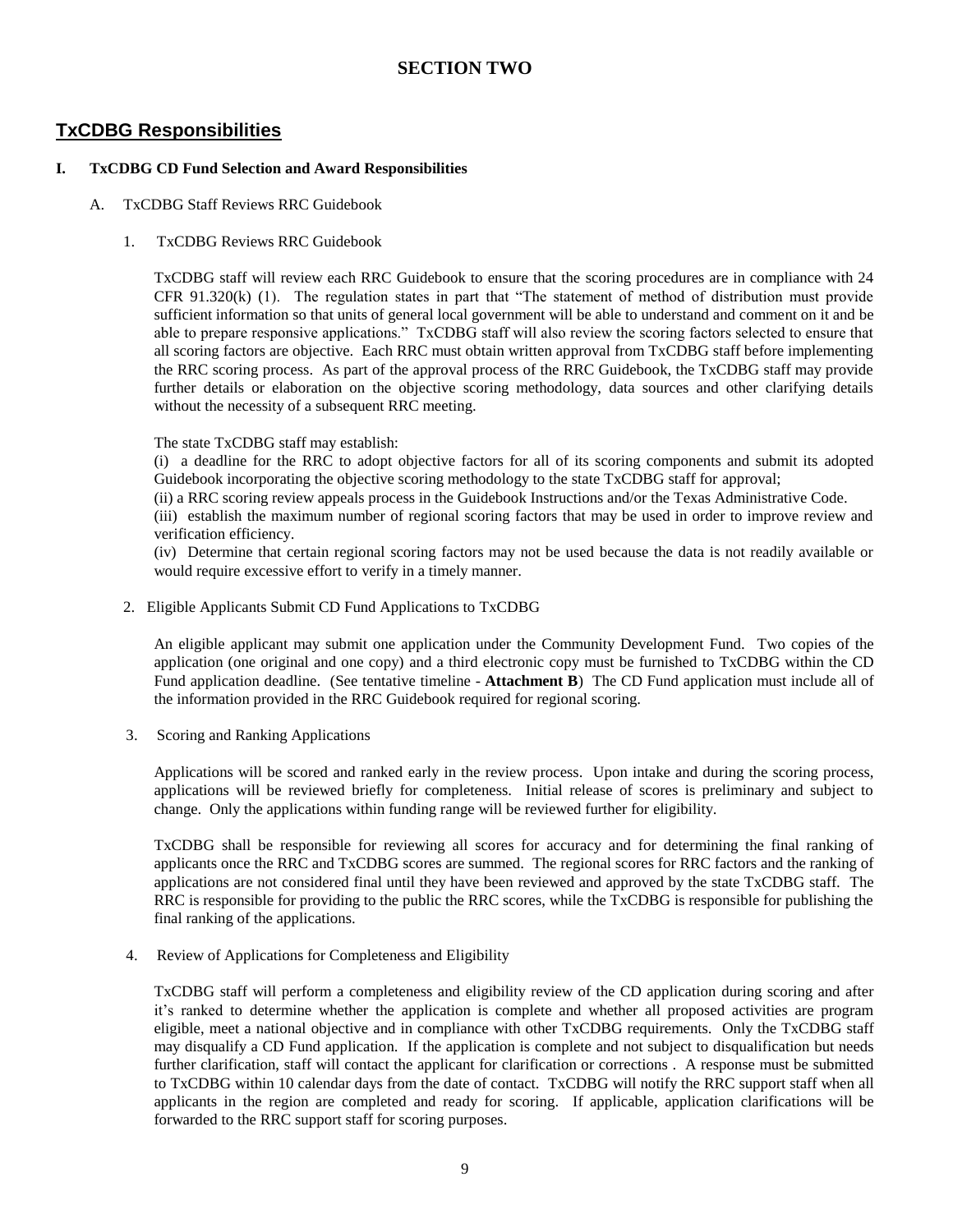5. TxCDBG Prepares Funding Recommendations

TxCDBG is responsible for publishing the final ranking of the applications. TxCDBG staff is responsible for preparing and publishing the funding recommendations. TxCDBG will publish on their website preliminary combined RRC and State scores for review.

6. TDA Commissioner Announces 2019 Program Year Applications for Funding

The Commissioner of Agriculture will approve awards to the program year applications.

TxCDBG Works with the Recipients to Execute Contracts

Upon the announcement of the 2019 program year awards, TxCDBG staff will begin working with recipients to prepare and execute contracts. TxCDBG or TDA field staff will make a site visit to each of the applicants recommended for funding to verify information included in the application. These visits will take place prior to the preparation of contracts. While the award must be based on the information provided in the application, TxCDBG may negotiate any element of the contract with the recipient so long as the award amount is not increased and the level of benefits described in the application is not decreased. (Level of benefits may be negotiated only when the projects can only be partially funded with the remainder of the target allocation within a region.) The same process will be followed for the 20120 recipients within the appropriate time-frame for program year funding.

#### **II. State Scoring – 20 points of Maximum Possible Score for Each RRC as Described in the 2019 Action Plan**

TxCDBG will assign 20 points as follows:

- 1. Past Performance on previously awarded contracts (2014-2018) Maximum Points (16 points) of Maximum Possible RRC Score
	- Timely submission of Close-out reports
	- Environmental clearance within 6 months of the contract start date
	- Extension of contracts (i.e., timeliness of completing projects)
	- Maximum utilization of grant funds awarded
- 2. Basic infrastructure or Housing Activities 4 points of Maximum Possible RRC Score

#### **III. Tie-breaker in a Region**

If needed in the ranking of applications within a region based on available funds remaining, a tie between multiple applications shall be broken based on the per capita income ranking, with a lower per capita income level ranking higher, followed by a second tie-breaker, if needed, of the highest poverty rate ranking higher, followed by a third tie-breaker, if needed, of the highest annual unemployment rate ranking higher.

#### **IV. Impacts of Failure to Adopt RRC Objective Scoring Factors**

If the RRC for a region fails to approve an objective scoring methodology to the satisfaction of the TxCDBG consistent with the requirements in the 2015-2019 State of Texas Consolidated Plan by the established deadline or if the RRC fails to implement the approved methodology, the state TxCDBG staff will establish a scoring methodology for that region using the scoring factors identified in Attachment C-CD Default Scoring..

In addition:

- The state may establish the maximum number of regional scoring factors that may be used in order to improve review and verification efficiency and may insert factors to provide a minimum number of factors;
- The state may determine that certain regional scoring factors may not be used because the data is not readily available or would require excessive effort to verify the information in a timely manner; and
- To ensure consistency, the state may determine the acceptable data source for a particular regional scoring factor.

#### **V. Appeal Procedures**

.

Appeals will be handled in accordance Title 4 Part 1 Chapter §30.6 of the Texas Administrative Code (TAC).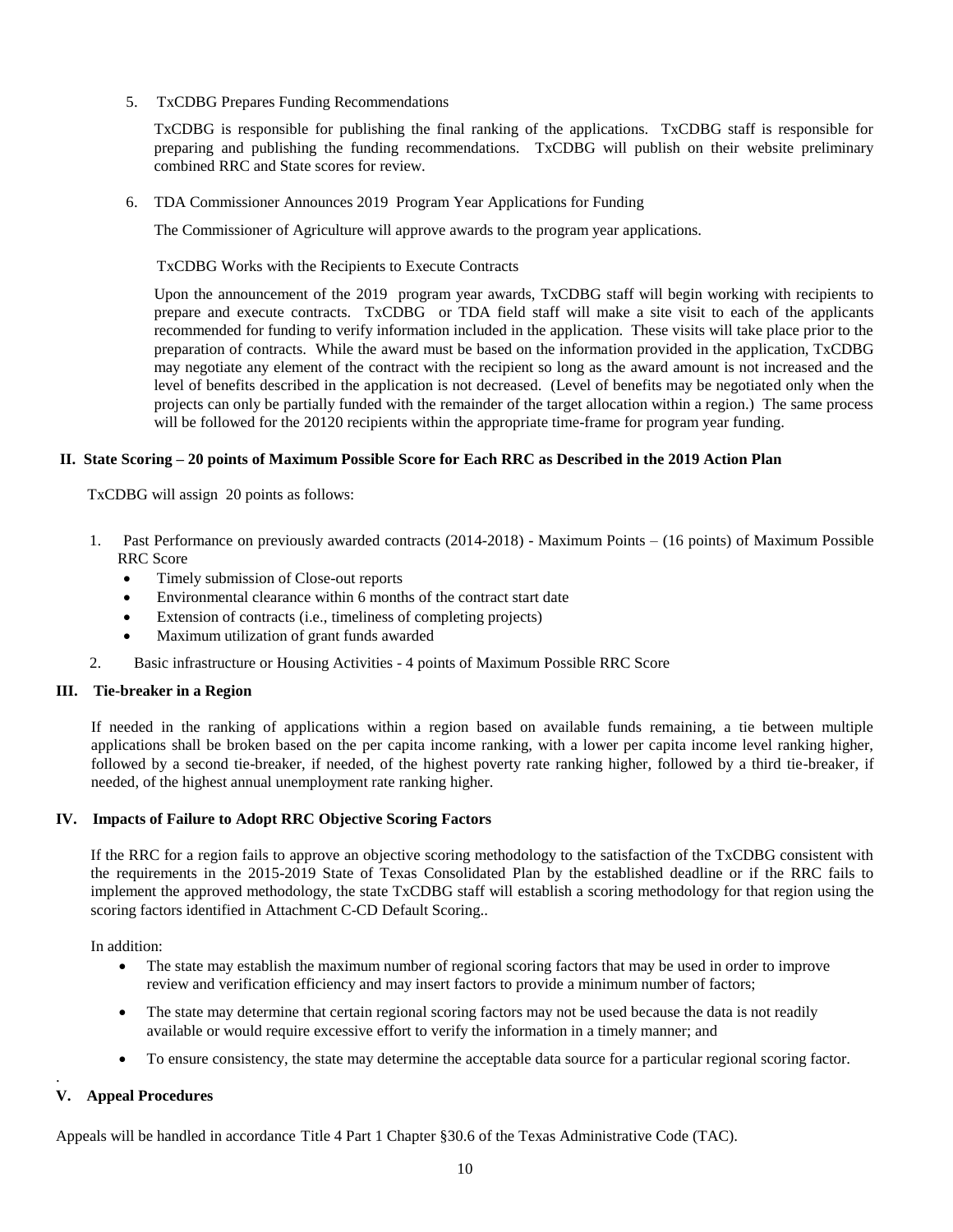# **ATTACHMENT A**

# <span id="page-10-0"></span>**RRC Scoring Format and Suggested Process**

Step 1: Determine Which Priorities are Important to the Region and Assign Weight

Determine which categories are important to the RRC, and the relative importance of each category. Assign weight on a percentage basis to each category that will total 100%. RRCs are encouraged to establish a priority scoring factor that considers the nature and type of project.

#### **EXAMPLE:**

| Need/           | Match/    | Cost          | Population | Utility | Project Type/ | <b>RRC</b>    |
|-----------------|-----------|---------------|------------|---------|---------------|---------------|
| <b>Distress</b> | Leverage  | Effectiveness |            | Rates   | Priority      | Total         |
| $35% +$         | $25% +$   | $10\% +$      | 10%+       |         | 20%           | $= 100\%$     |
| 63 points       | 45 points | 18 points     | 18 points  |         | 36 points     | $=180$ points |

Step 2: Select the Specific Questions/Scoring Factors from Attachment A Supplement and Assign Points

Select questions/scoring factors for each category. Modify/choose from the sample questions/scoring factors provided by TxCDBG or create new questions/scoring factors. Based on assigned weights, assign points to each question that will add up to the total amount of points for that category. Determine the total number of points. Add the 20 TxCDBG points (10% of the total RRC points).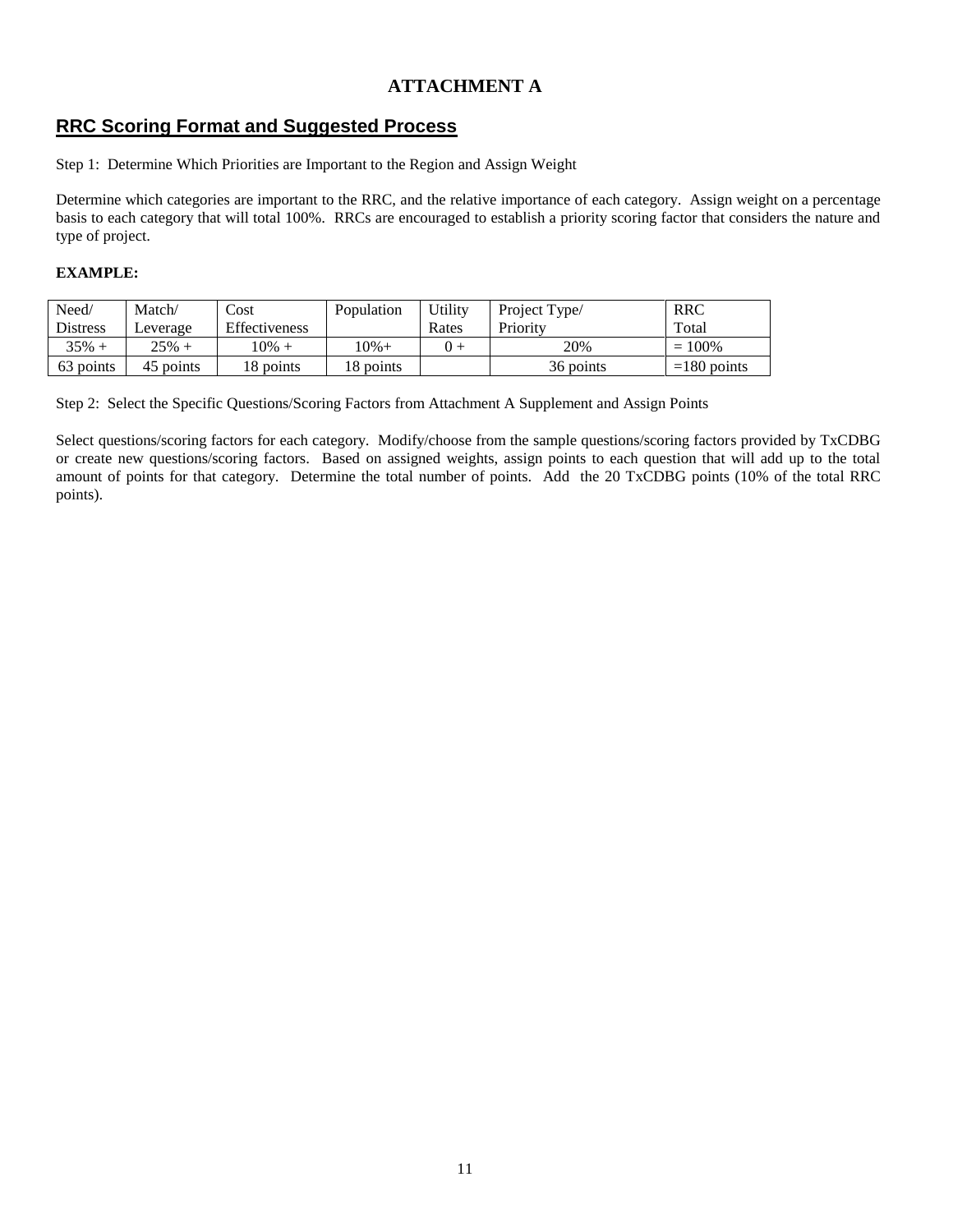# **ATTACHMENT B**

# <span id="page-11-0"></span>**Community Development Fund Selection and Award Timeline**

|    | <b>Tentative Dates</b>    | <b>Activity/Action</b>                                                                                                                                                                                    |
|----|---------------------------|-----------------------------------------------------------------------------------------------------------------------------------------------------------------------------------------------------------|
| 1. | February 2019             | Two copies (one original and one copy) and an electronic copy of the CD application (inclusive of RRC<br>scoring information) are due to TxCDBG by the established deadline.                              |
| 2. | March 2019                | Application intake and initial review for completeness                                                                                                                                                    |
| 3. | March - April 2019        | Applications are scored by RRC support staff and TDA.                                                                                                                                                     |
| 4. | May-June 2019             | TxCDBG scores state scoring factors and then sums RRC and TxCDBG scores for initial ranking of 2017-<br>2018 applications for each region.                                                                |
| 5. | May-July 2019             | Applications within funding range will be reviewed further for eligibility. Applicants have 10 calendar<br>days from date of contact by TxCDBG staff to respond to any clarifications requested by staff. |
| 6. | June-July 2019            | Upon receipt of the HUD annual allocation, TxCDBG will make funding recommendations.                                                                                                                      |
| 7. | July-August 2019          | TxCDBG staff begins 2019 site visits to communities approved for funding to confirm application<br>information and contract preparation commences.                                                        |
| 8. | September-October<br>2019 | Upon receipt of the HUD grant award, TxCDBG will make the 2019 CD awards and contracts will be<br>written.                                                                                                |
| 9. | June-July 2020            | Upon receipt of the HUD annual allocation, TxCDBG will finalize funding recommendations and begin to<br>schedule and conduct site visits.                                                                 |
| 10 | August-October 2020       | Upon receipt of the HUD grant award, TxCDBG will make the 2020 CD awards.                                                                                                                                 |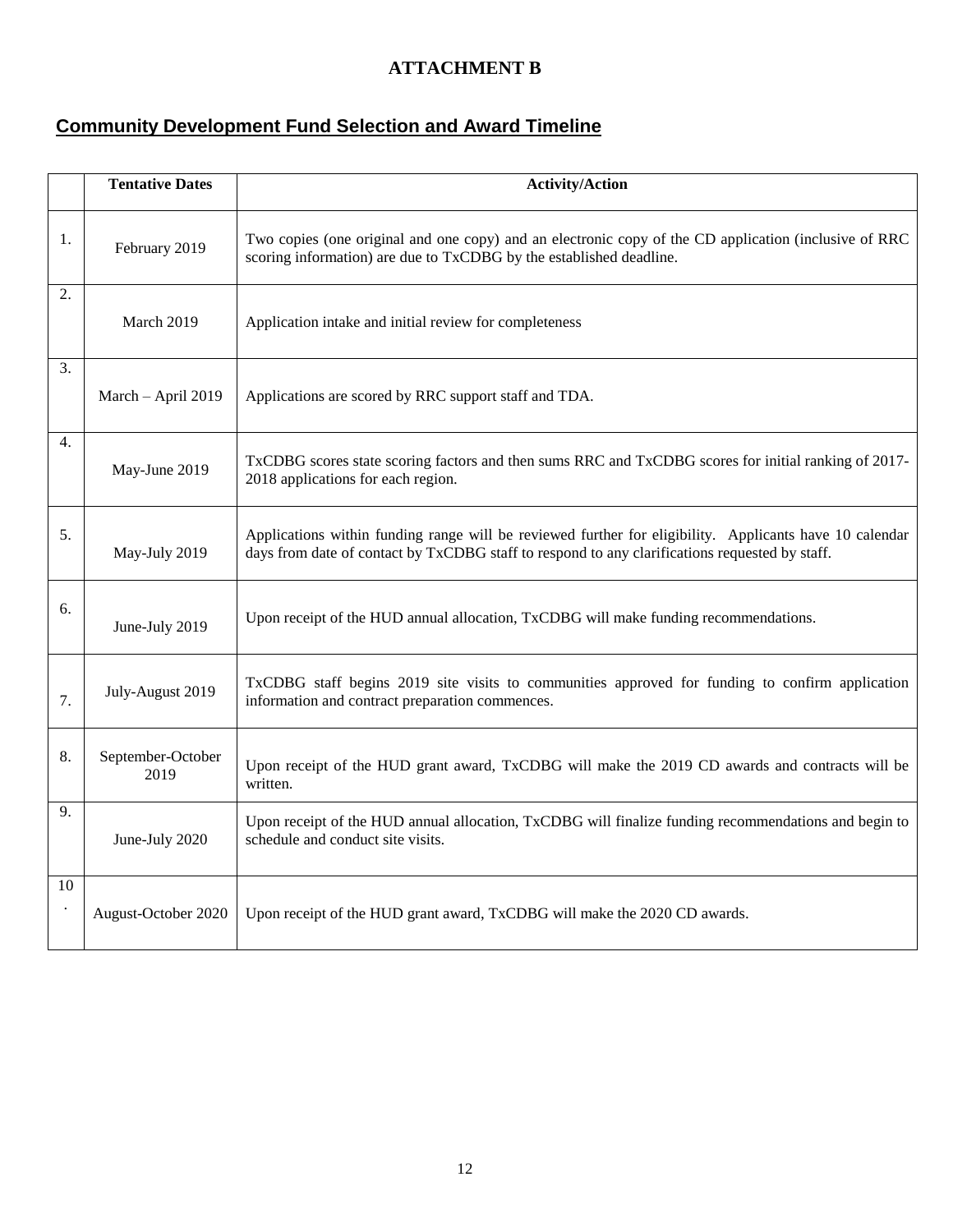# **ATTACHMENT C**

# <span id="page-12-0"></span>**Community Development Fund Default Regional Scoring**

Multi-Jurisdiction Maximum Grant Amount: \$800,000 Single Jurisdiction Maximum Grant Amount: \$500,000

#### **Previous Funding**

1. Has the applicant been funded in any of the two previous (4) Community Development Fund application cycles? (Maximum 40 points)

The Applicant has not received any funding during the previous four funding cycles. 40 points The Applicant has been funded once  $(1x)$  during the previous four funding cycles.  $30$  points The Applicant has been funded twice  $(2x)$  during the previous four funding cycles. 20 points The Applicant has been funded three times  $(3x)$  during the previous four funding cycles. 10 points The Applicant has been funded four times (4x) during the previous four funding cycles. 0 points

Methodology: The TDA tracking system report will be reviewed and points will be assigned. The total number of times an applicant has been funded during the previous four funding cycles will be counted to determine applicant's eligibility for points under this section.

Data Source: TDA Tracking System Report Score

#### **Match**

2. What is the applicant's match amount? (Maximum 35 Points)

(Match Amount / TxCDBG Funds Requested)

#### Methodology:

If the project is for beneficiaries for the entire county, the total population of the county is used. If the project is for activities in the unincorporated area of the county with a target area of beneficiaries, the population category is based on the unincorporated residents for the entire county. For county applications addressing water and sewer improvements in unincorporated areas, the population category is based on the "less than 1,500" population category. If the project serves beneficiaries for applications submitted by cities, the total city population is used.

Applicant(s) population equal to or less than 1,500 according to the 2016 ACS:

- Match equal to or greater than 5% of grant request 10 points
- Match at least 4% but less than 5% of grant request 8 points
- Match at least 3%, but less than 4% of grant request 6 points
- Match at least 2%, but less than 3% of grant request 4 points
- Match less than 2% of grant request 0 points

Applicant(s) population equal to or less than 3,000 but over 1,500 according to the 2016 ACS:

- Match equal to or greater than 10% of grant request 10 points
- Match at least 7.5% but less than 10% of grant request 8 points
- Match at least 5%, but less than 7.5% of grant request 6 points
- Match at least 2.5%, but less than 5% of grant request 4 points
- Match less than 2.5% of grant request 0 points

Applicant(s) population equal to or less than 5,000 but over 3,000 according to the 2016 ACS:

- Match equal to or greater than 15% of grant request 10 points
- Match at least 11.5% but less than 15% of grant request 8 points
- Match at least 7.5%, but less than 11.5% of grant request 6 points
- Match at least 3.5%, but less than 7.5% of grant request 4 points
- Match less than 3.5% of grant request 0 points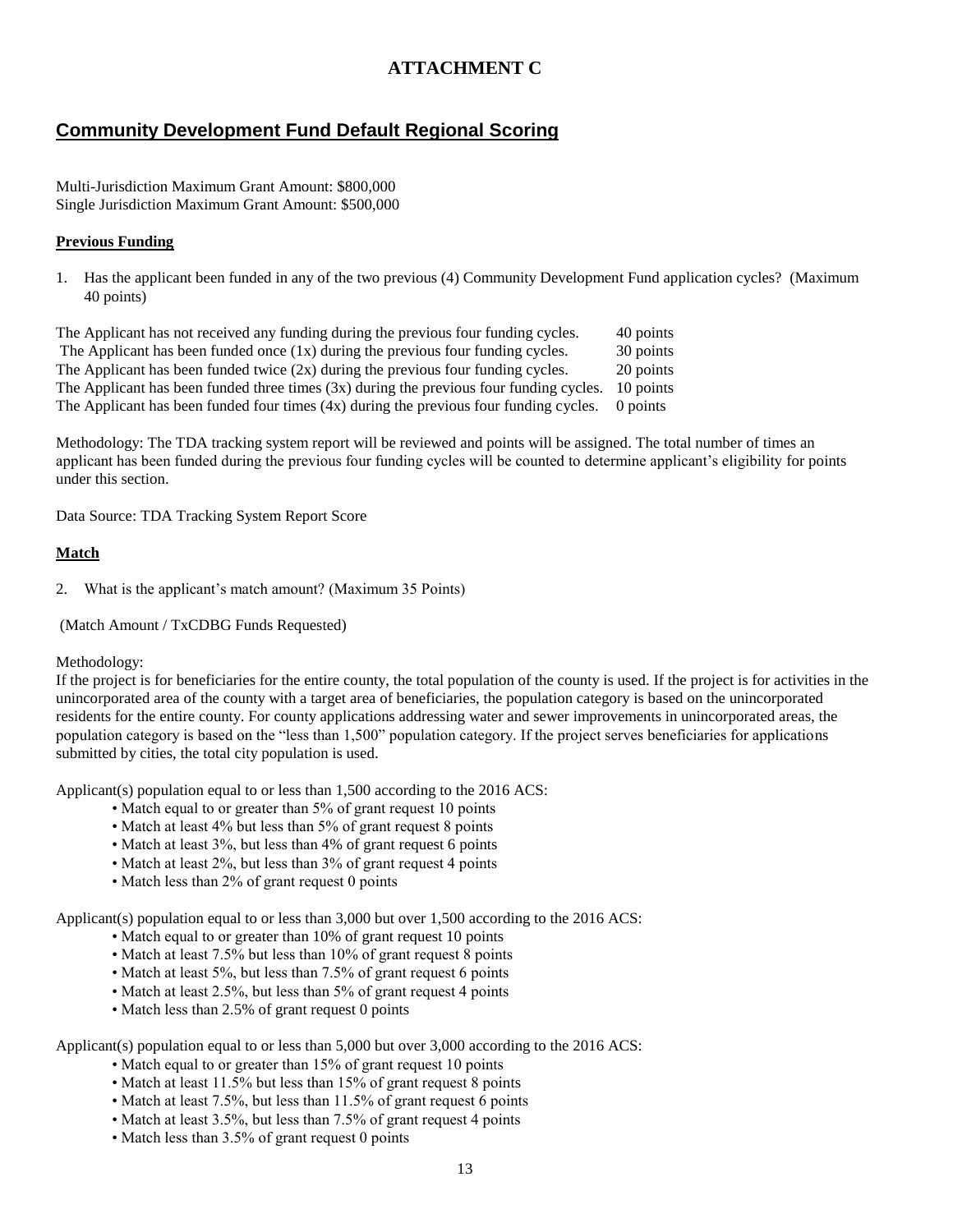Applicant(s) population over 5,000 according to the 2016 ACS:

- Match equal to or greater than 20% of grant request 10 points
- Match at least 15% but less than 20% of grant request 8 points
- Match at least 10%, but less than 15% of grant request 6 points
- Match at least 5%, but less than 10% of grant request 4 points
- Match less than 5% of grant request 0 points

Data Source: Applicant Match: SF 424, and Applicant's Resolution or 3rd Party Commitment letter Population: 2016 ACS DP05 County Unincorporated Water/Sewer: CD Application Table 1 Verified By TDA

#### **Need**

3. What is the low-to-moderate income rate of the applicant? (Maximum 35 Points)

Methodology: The score is determined by the applicant's LMI as found in the 2017 LMISD.

Once this information is obtained for each applicant the LMI rate for each applicant is calculated by dividing the total number of persons at or below the designated poverty level by the population from which poverty persons was determined.

Once this has been determined, the average poverty rate of the applicants is determined by dividing the sum of all poverty rates by the number of applicants. (Cities will be compared to cities and Counties will be compared to Counties).

A base is determined by multiplying the average poverty rate by 1.25. The LMI rate is then divided by the base for each applicant to determine their LMI factor.

Finally, to determine scores the LMI factor for each applicant is multiplied by the total maximum allowable points. Any applicants exceeding the total allowed points will be capped at the maximum.

Data Source: 2017 LMI for applicant.

4. What is the unemployment rate for the applicant based on the appropriate County data? (Maximum 35 Points)

Methodology: The unemployment rate for the applicant's jurisdiction may be determined by reviewing county data from the Tracer section of the Texas Workforce Commission's website.

Next, the average unemployment rate of the applicants is determined by dividing the sum of all unemployment rates by the number of applicants. A base is determined by multiplying the average unemployment rate by a constant such as 1.25 to represent 125%. The unemployment rate is then divided by the base for each applicant to determine their unemployment factor. Finally, to determine scores, the unemployment factor for each applicant is multiplied by the total maximum allowable points. Any applicants exceeding the total allowed points will be capped at the maximum.

Data Source: TWC Tracer for 2017 Annual Data as provided on the TDA website. Information Needed From Applicant to Score: Applicant Unemployment Rate for 2017 Annual Data

5. What is the per capita income of the applicant? (Maximum 35 Points)

Methodology: Per capita income may be determined by reviewing the U.S. Census 2016 American Communities Survey (ACS) 5 year estimate.

Once this information is obtained for each applicant, the average annual per capita income is calculated by dividing the sum of all annual per capita incomes by the total number of applicants. (Cities will be compared to cities and Counties will be compared to Counties).

Next, a base is set to provide a constant for the equation. The base is calculated by multiplying the average per capita income by .75 to represent 75%. The base is then divided by the annual per capita income for each applicant. This number is referred to as the annual per capita income factor.